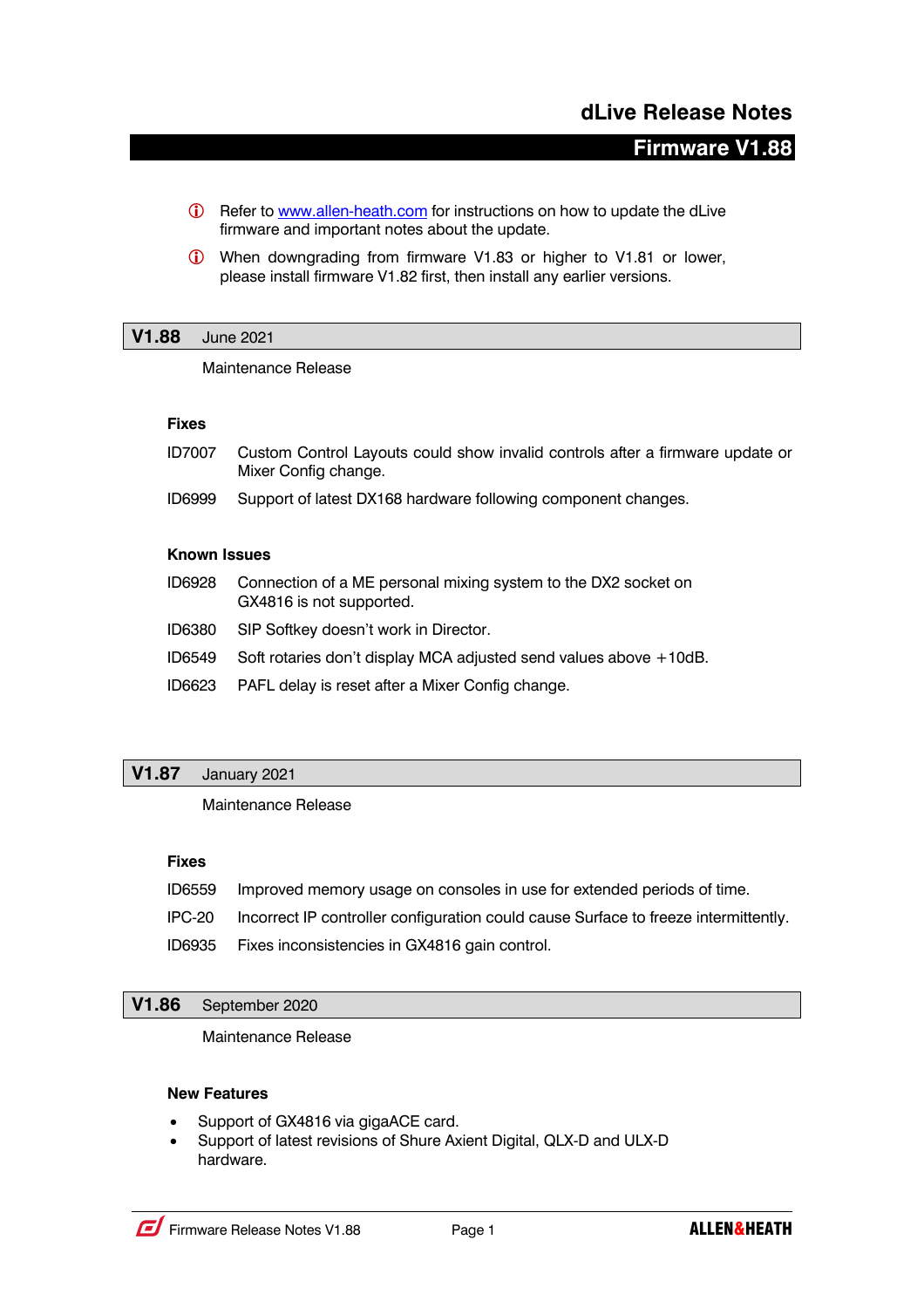## **Fixes**

ID6909 Preamp controls were erroneously displayed for digital AES cards fitted in a DX32 and connected over a DX Hub.

## **V1.85** April 2020

Maintenance Release

## **Fixes**

- ID6616 The firmware update process could sometimes fail to connect to the MixRack.
- ID6807 In rare circumstances, the Event Log could cause the Surface to disconnect and require a MixRack restart.
- ID6836 Improved power management of C1500 Surfaces.
- ID6837 Fader replacement parts with a different firmware version could cause issues.
- ID6841 The LCR option for the 5.1 mains mode would not appear in Director.

#### **V1.84** December 2019

Maintenance Release

#### **Improvements**

New fader calibration mode.

#### **Fixes**

- ID6757 Multiple fast scene recalls could result in erroneous control of DT expander preamps.
- ID6760 Saving a Show with unassigned I/O Port preamps could result in an incorrect preamp gain reading and incorrect preamp gain value (+5dB) on re-assignment of the inputs.
- ID6777 ME-U channels names could populate slowly, or not appear, when multiple DX expanders are connected to DX sockets on the Surface or MixRack.
- IPC-16 Support for PoE+ allocation via LLDP stopped working in V1.80.

## **V1.83** September 2019

Maintenance Release

Kernel image for firmware upgrade purposes.

#### **Fixes**

- ID4006 In rare circumstances the touchscreen could freeze.
- ID6202 DCA Mix on Softkey LED could stop working after show recall.
- ID6696 FX Return PEQ became range limited in 1.80.
- ID6725 Under certain circumstances, a Surface cannot detect a MixRack when DHCP is enabled.
- ID6729 MixRack log files could not be saved to USB when DHCP was enabled.
- ID6754 Scene recall filter could become corrupted after deleting a Scene.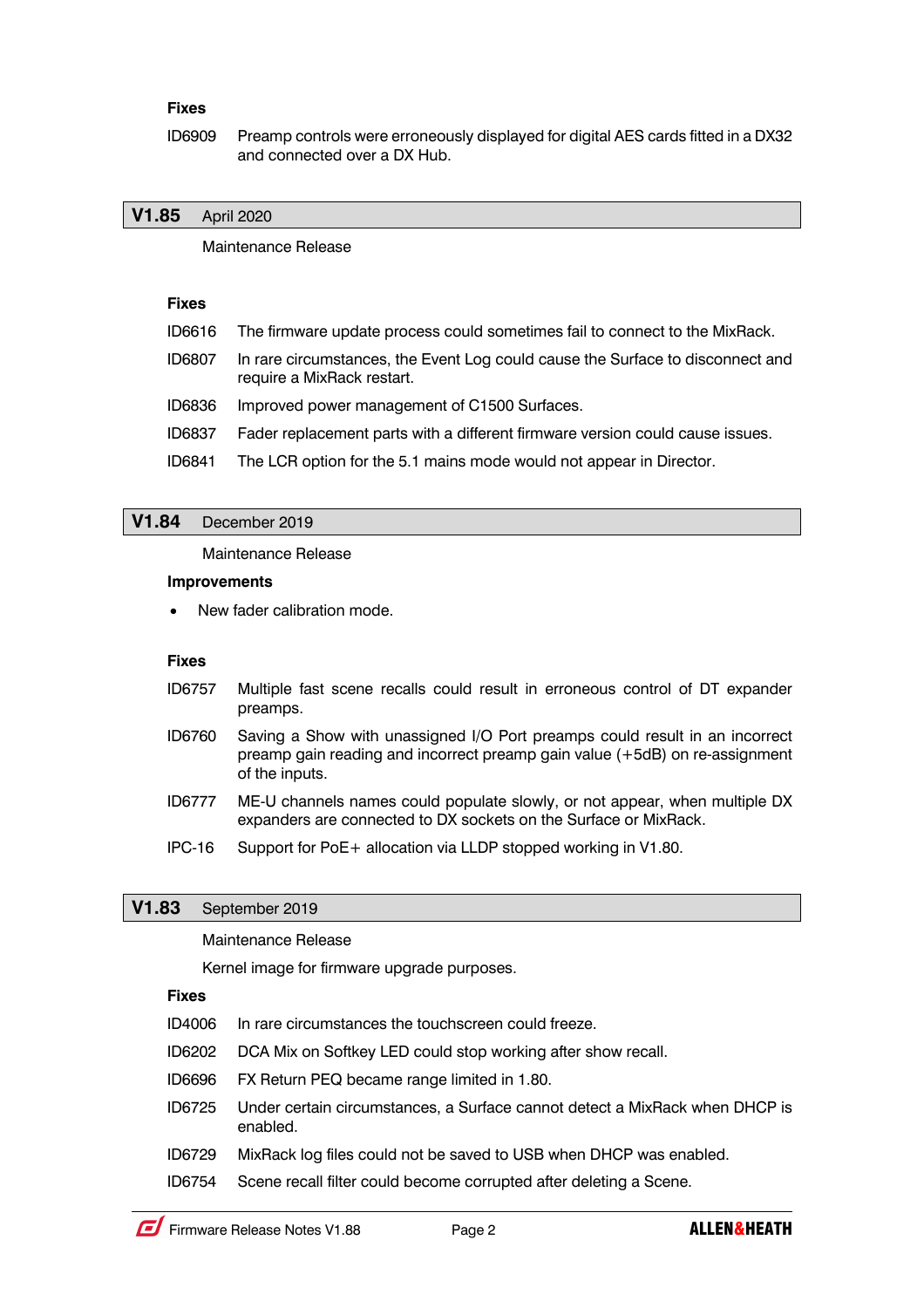## **V1.82** September 2019

#### Maintenance Release

Kernel image for firmware downgrade purposes. See note on page 1 of this document for more information.

## **V1.81** June 2019

Maintenance Release

## **Improvements**

- Talkback Groups: "SoftKey Setup" button added.
- Support for Custom Control.

#### **Fixes**

- ID6653 Changing Mixer Config in Virtual Soundcheck mode changes Trim controls to Gain controls.
- ID6658 ABCD patches not visible on I/O page when an unassigned source is selected.
- ID6663 External IP to PAFL Trim value reverts to -24dB on Show recall.
- ID6704 DX expanders could lose audio sync over 3rd party network switches in 1.80
- DID004 In some circumstances, dLive preamp settings would not sync to DT expanders on first connection.

#### **Several other minor fixes.**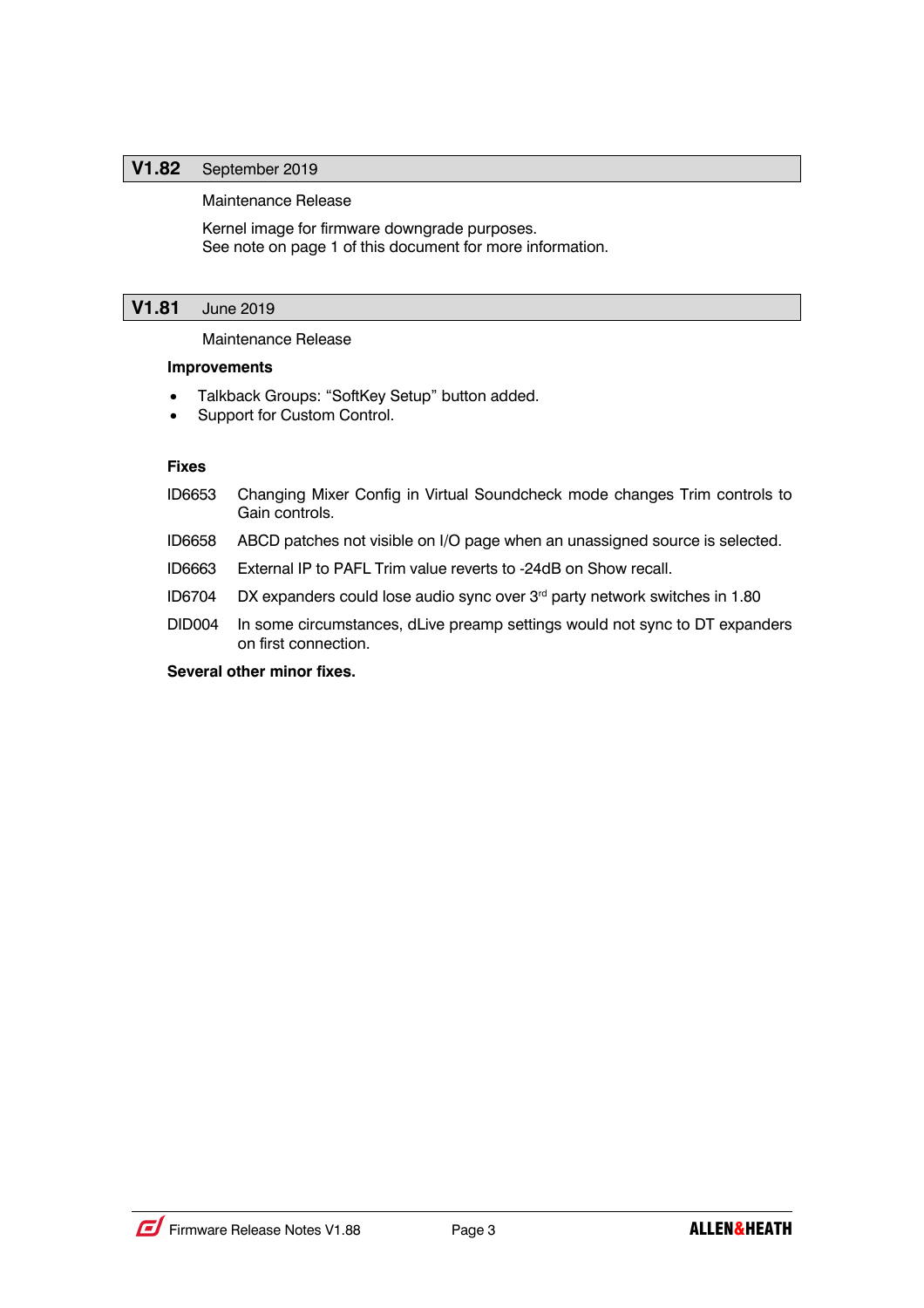## **V1.80** March 2019

#### Feature Release

#### **New Features**

- MCAs
- A/B/C/D Alternative Inputs
- Talkback Groups
- Solo In Place (SIP)
- New DEEP Compressor: OptTronik
- Support for new hardware:
	- o DX012
		- o DT168
		- $O$  DT164-W
		- o Dante 64x64
		- o Dante 128x128
		- o PRIME I/O Modules

## **Improvements**

- Bank View: DCA Fader to 0dB button
- Direct Out: Follow All option (post DCA Fader/Mute & Ch Fader/Mute)
- Ext In Page: SigGen and Talkback On/Off buttons
- gigaACE: VLAN compatible (switch dependent)
- Libraries: Library button added to Overview and PEQ pages
- MixPad: Support for new iPad Pro screen resolution
- PAFL Improvements:
	- o Mix To PAFL option
	- o Stereo Mix to PAFL EXT IN is now true stereo
	- o PAFL busses 3-8 now have same options as 1-2
	- o Maximum Delay extended to 682ms
- PEQ: Latching Width option in Setup (C Class Surfaces only)
- Routing page improvements:
	- o Direct Out information
	- o Mute Group assignment
	- o Send level values
- Scene Management: Undo Store
- SigGen: Individually assignable to L and R on stereo mixes
- Sidechain: BPF option
- New Softkey/IP Controller options:
	- o Assign On/Off
		- o Peak Hold Reset

#### **Fixes**

- ID5426 Cascaded DX168 into DX Hub not always reported correctly
- ID6189 Cannot hot plug expander(s) connected to DX1/2 when an expander is connected to DX3
- ID6249 Occasional 1 second delay when recalling scenes with offline IP controller(s) configured
- ID6289 Pans can appear incorrectly in Bank view when in GEQ Fader Flip mode
- ID6308 Panning a mono Group could affect signal of next mono Group

## **Several other minor fixes and improvements.**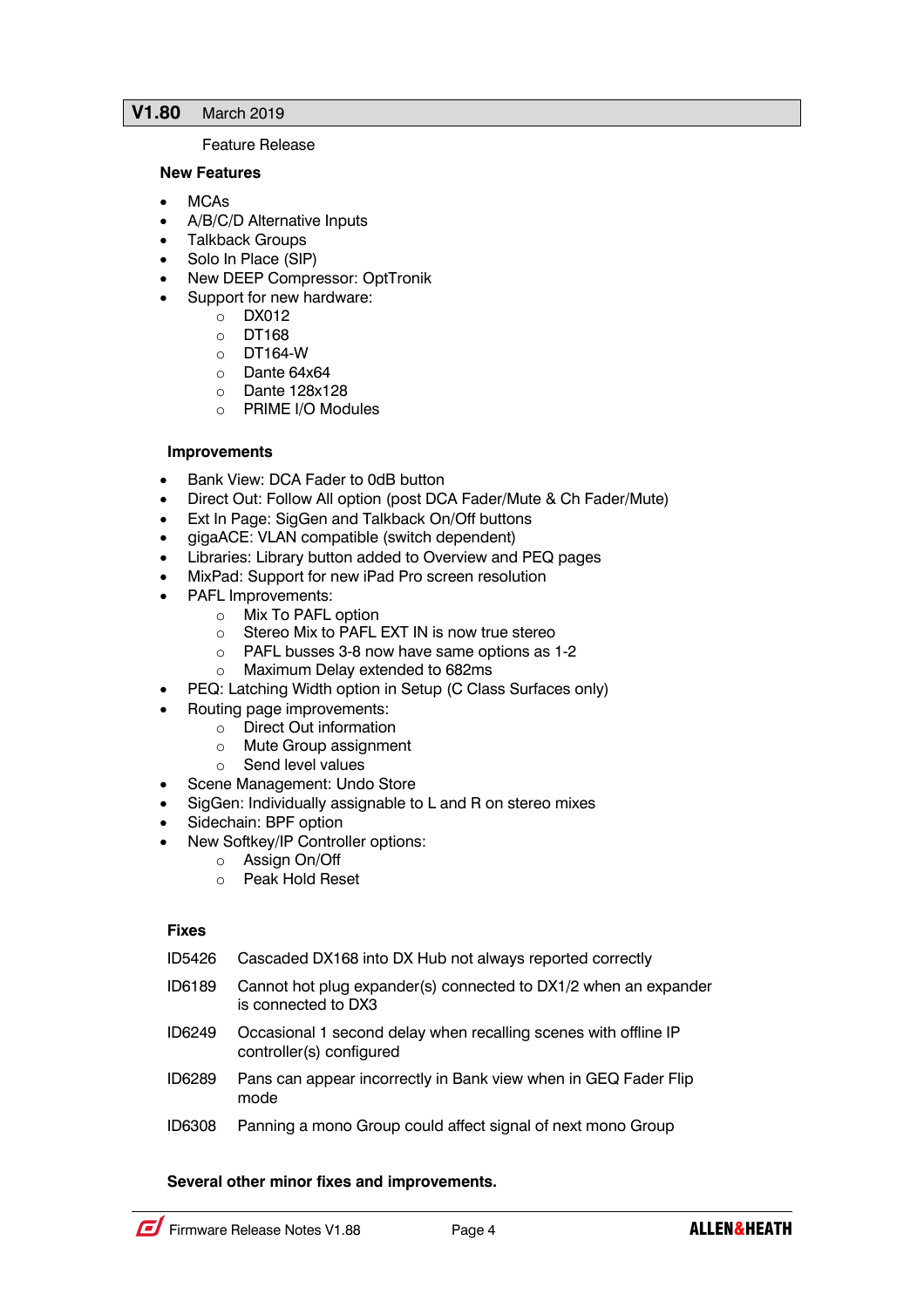## **V1.72** November 2018

Maintenance Release

#### **Improvements**

- Shure Integration: Support for the latest revision of ULX-D hardware.
- SoftKeys assigned to the Mute function with Invert mode enabled will now illuminate green.
	- o Shows created in 1.71 or earlier will require the SoftKey Mute Invert function to be re-applied to enable the new functionality.
- Press F11 to show mouse cursor.

#### **Fixes**

- ID2821 Under certain circumstances, the MixRack and Surface unit names could display as "Unknown" during a firmware update.
- ID6146 Relative Scene Update could take a long time when updating a large number of scenes.
- ID6284 The FX Library panel could flicker under certain circumstances.
- ID6292 Scene Safes page could fail to show all active safes under specific conditions.

#### **Known issues**

- ID5034 When updating firmware in a multi-surface system, firmware should be updated on one Surface at a time with the Surface connected to the main gigaACE socket and all other Surfaces disconnected from the MixRack. Alternatively the Surfaces can be updated whilst disconnected from the MixRack via the Connection Failed / Firmware screen on boot up.
- ID5475 When using a  $3<sup>rd</sup>$  party touchscreen with Director, drag and drop in the Cue list or Scene Import list will sometimes not complete on release and will require a subsequent touch of the screen.
- ID5659 Mix highlighting can sometimes stop working in Director after adjusting the strip layout.
- ID6261 Socket preamp displayed when SQ connected to gigaACE card.

## **V1.71** July 2018

#### Maintenance Release

#### **Fixes**

- SID139 Director could sometimes fail to display all available Shure devices.
- ID5940 The Scene Select function could stop working in the IP1 Simulator.
- ID6055 An IP Controller could control an incorrect Aux master level after a Mix Config change.
- ID6114 In rare circumstances Director could quit unexpectedly during a show recall.
- ID6133 Director main PAFL meters had incorrect scale labels.
- ID6138 Output polarity was not applied when first patching to a DX expander.
- ID6142 IP Controllers would not connect to Director Surface in MixRack only mode.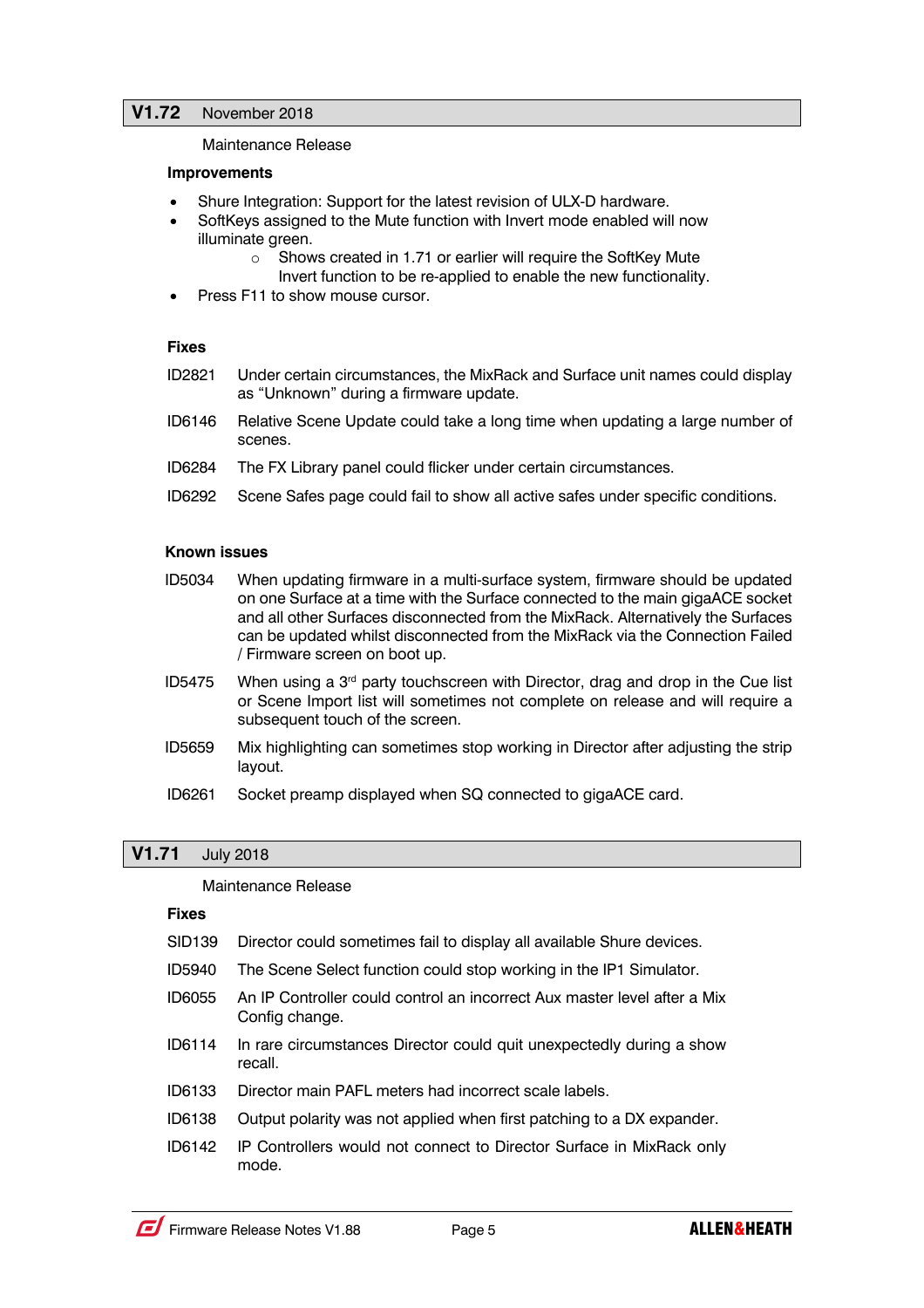## **V1.70** May 2018

#### Feature Release

#### **New Features**

- Shure wireless integration:
	- o ULX-D
	- o QLX-D
	- o Axient Digital
- Several new routing and patching options:
	- o Input to Matrix routing
	- o Mix busses and PAFL available as Input channel sources
	- o Follow / Invert pan to Mains for Stereo Mix Busses
	- o Mix busses can be patched to PAFL Ext. In
	- o Mix busses and PAFL can be patched to Mix Ext. In
- Custom MIDI on Scene Recall
- MixPad follows User Permissions
	- Support for new hardware:
		- o DX164-W

#### **Improvements**

- Meters page and widget (incl. AMM meter) show Mute status
- Shelf option for Compressor and Gate sidechain filters
- Source Selectors can select Aux and Main as inputs
- Source Selectors can output to Matrices
- AMM input metering and PAFL source point now user selectable
- LPF default value is 10kHz
- Bank view is displayed on the Processing Screen when no channel is selected (dual-screen Surface only)
- IP controller faders and rotaries have the option for Audio Taper or a user defined range
- Input preamp Gain and Trim values shown on LCD
- Tap for quick assign of User Meters

## **Fixes**

- ID5179 Input pan to stereo groups doesn't work if no Mains in Mixer Config
- ID5281 Director Stereo channels and mixes not displaying as stereo on LCD
- ID5887 Certain Unicode characters in a file path could prevent Director successfully storing a Show
- ID5888 Director Touch issues with latest MacBook Pro Trackpad
- ID5889 Director "Last Recalled Scene" doesn't reflect MIDI Scene recall

## **Several other minor fixes and improvements.**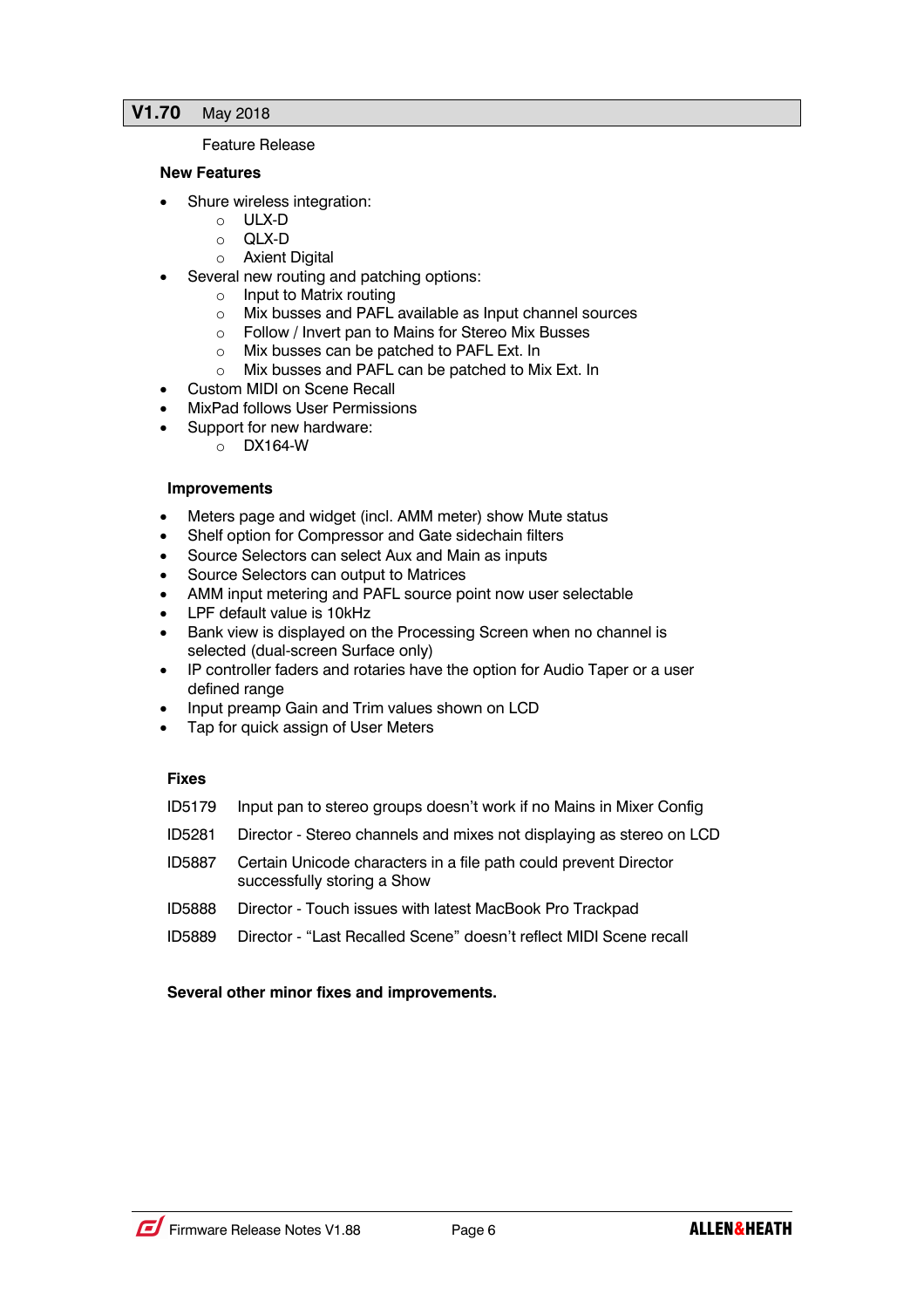Maintenance Release

#### **Improvements**

• MixRack Boot-Up: More robust at low temperatures.

#### **Fixes**

ID5079 In rare circumstances the touchscreen could crash when recalling a specific show or changing mixer configuration.

#### **V1.63** February 2018

Maintenance Release

#### **Improvements**

- USB Record/Playback: Increased USB device compatibility.
- superMADI: Ability to accept MADI streams with high levels of jitter.

#### **Fixes**

- ID5814 When a superMADI card is fitted in the MixRack, the touchscreen could crash if an external VGA monitor is connected and displaying the superMADI GUI.
- ID5803 The touchscreen could stop responding if an FX unit input is patched from Direct Output 128
- ID5759 Under certain circumstances the touchscreen could crash when changing users.

## **V1.62** December 2017

#### Maintenance Release

#### **Improvements**

• dB values added to Send Level soft rotaries in widget area

#### **Fixes**

- ID5759 In rare circumstances the touchscreen could crash when changing User Profiles
- ID5756 PEQ/Comp swap with INS B assigned results in level change
- ID5748 In some circumstances the touchscreen can crash if a particular FX unit has SEL active & is visible on more than one screen
- ID5729 Virtual Soundcheck: Record Send patching fixes.
- ID5728 Widget area Aux Sends can link together after mixer configuration changes.
- ID5651 Multiple cursor visibility fixes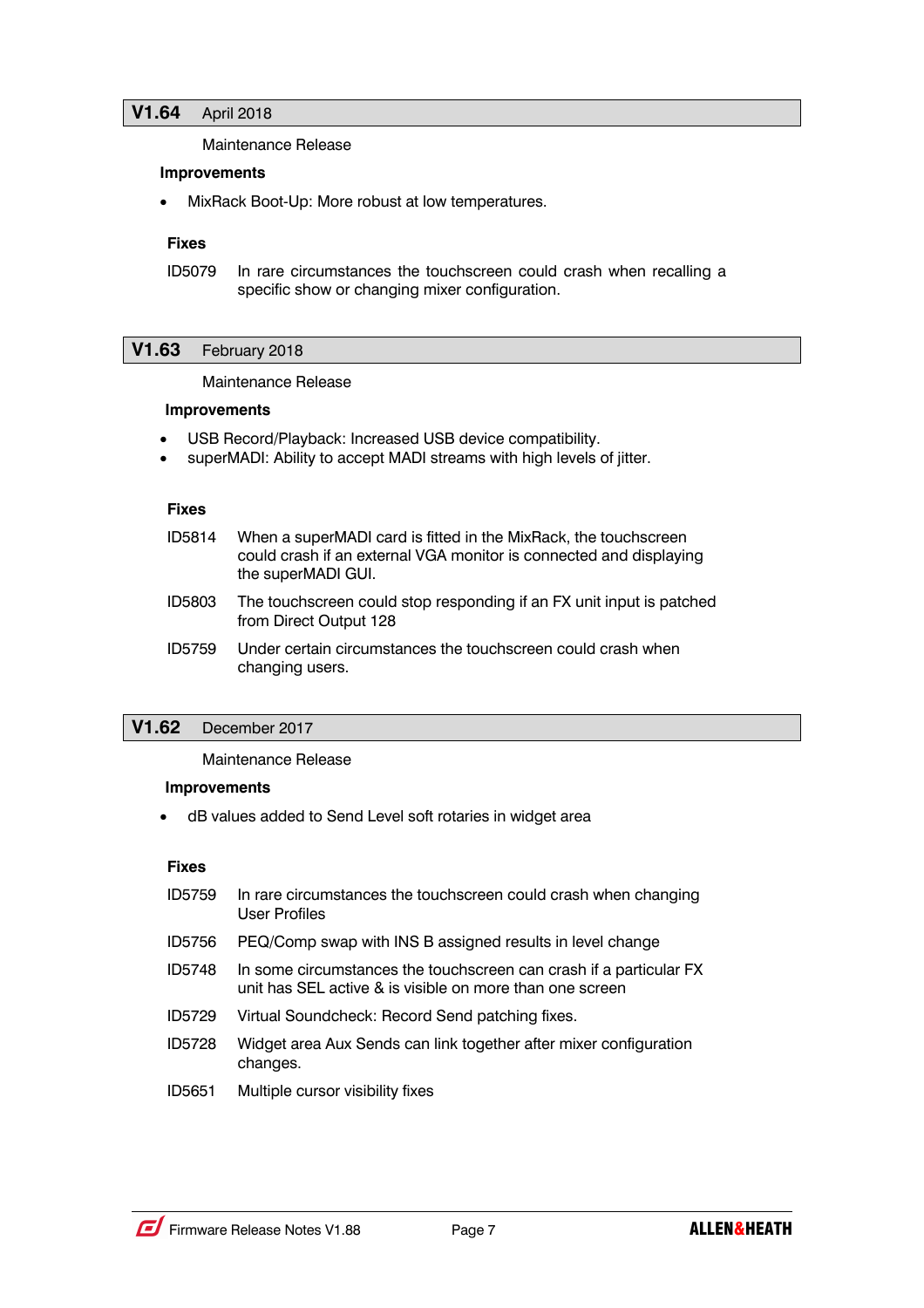## **V1.61** October 2017

Maintenance Release

### **Fixes**

| ID5673            | Filter, Safe and Scene Update crosspoints not visible on some Macs                                                |
|-------------------|-------------------------------------------------------------------------------------------------------------------|
| ID5674/<br>ID5705 | DX enumeration improvements                                                                                       |
| ID5685            | DX Link option card output patching offset                                                                        |
| ID5693            | Adjusting Send and Send-Pan parameters on IP controller rotaries<br>could cause undesirable changes to the audio. |
| <b>ID5708</b>     | SEL MIX PAFL Scene function on a softkey recalls wrong scene                                                      |
| <b>ID5710</b>     | Pressing the "USB disk full" message can cause a crash                                                            |

## **V1.60** October 2017

#### Feature Release

#### **New features**

- Multi-Surface
	- o Up to 4 Surfaces can be connected to a single MixRack
	- o Gain tracking
	- o Partial show recall option (surface only)
	- o Show based "role" system with discrete scene ranges and filters
- DEEP Auto Mic Mixer (AMM)
	- o Up to 64 channels into 1,2 or 4 zones
	- o AMM soft rotaries, soft keys and widgets
- New DEEP Compressor: "Mighty"
- New DEEP Preamp: "Tube Stage"
- Support for new hardware:
	- o DM0
	- o DX Hub
	- o DX Link
	- o GPIO
	- $O$  IP1
- Cascade Mode for DX168
- Source selector and scene select for IP controllers
- Director access over internet/WAN

## **Improvements**

- Echo FX Unit noise can now be turned ON/OFF
- Recall filter copy and paste functionality added
- Scene pages GUI improved responsiveness

## **Fixes**

ID3396 gigaACE improvements.

- ID4523 Recall filter icon could display when no recall filter present.
- ID4854 In rare circumstances a Scene Update could cause a MixRack crash.
- ID5132 Network traffic could sometimes pass through Waves3 I/O module.
- ID5282 Several gigaACE improvements.
- ID5319 Un-patching an active channel from VSC breaks the GUI gain control.
- ID5401 Surface output polarity doesn't work after reboot.
- ID5469 Relative faders to main Scene updates would be treated as absolute.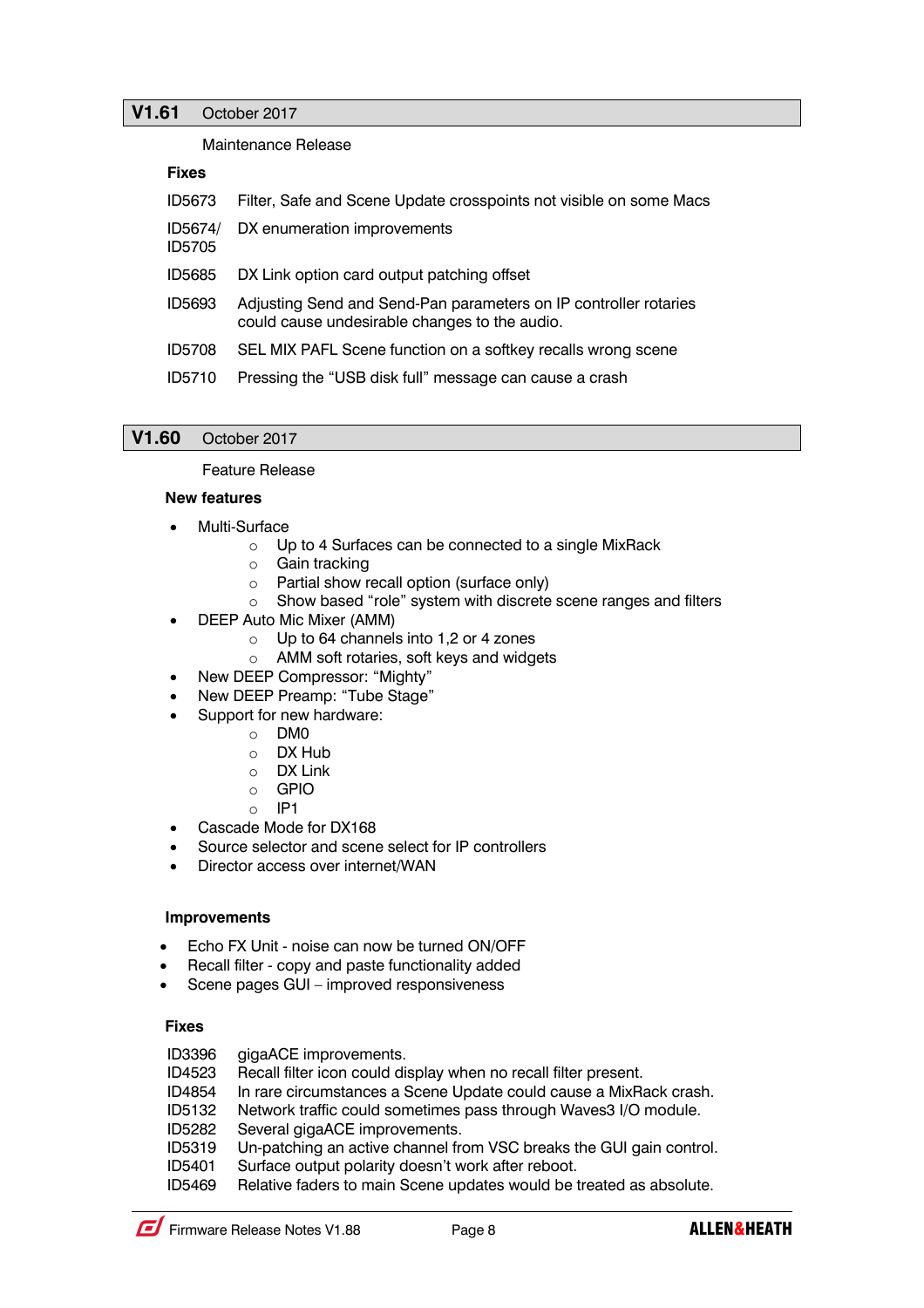## **Several other minor fixes and improvements.**

**Note:** dLive Director 1.60 for Mac requires Mac OS X 10.10 or higher.

## **V1.52** September 2017

Maintenance release

**Several fixes** – please refer to **V1.52 Release Notes** for details on fixes and improvements.

## **V1.51** August 2017

Maintenance release

#### **New features**

Support for new superMADI module

**Several fixes** – please refer to **V1.51 Release Notes** for details on fixes and improvements.

#### **V1.50** May 2017

Feature Release

#### **New features**

- Multiple scene system improvements:
	- o Scene import from USB & User show files
	- o Scene update: Manual and Auto Tracking modes
	- o Scene update: Absolute and Relative level modes
	- o Wider range of Update and Global Safe parameters
	- o New GUI for Update and Global Safe functions
- MIDI over TCP/IP Protocol for 3<sup>rd</sup> party control
- Mains channel strip ganging in "Individual" mode
- Support for new AES module
- Support for new DX168 Remote Expander (Cascade mode not supported in 1.50)

**Several fixes** – please refer to V1.50 Release Notes for details on fixes and improvements.

#### **V1.42** April 2017

Maintenance release

## **Fixes**

ID3742 In rare circumstances a MixRack could lose connection to Surface/Director/IP **Controllers**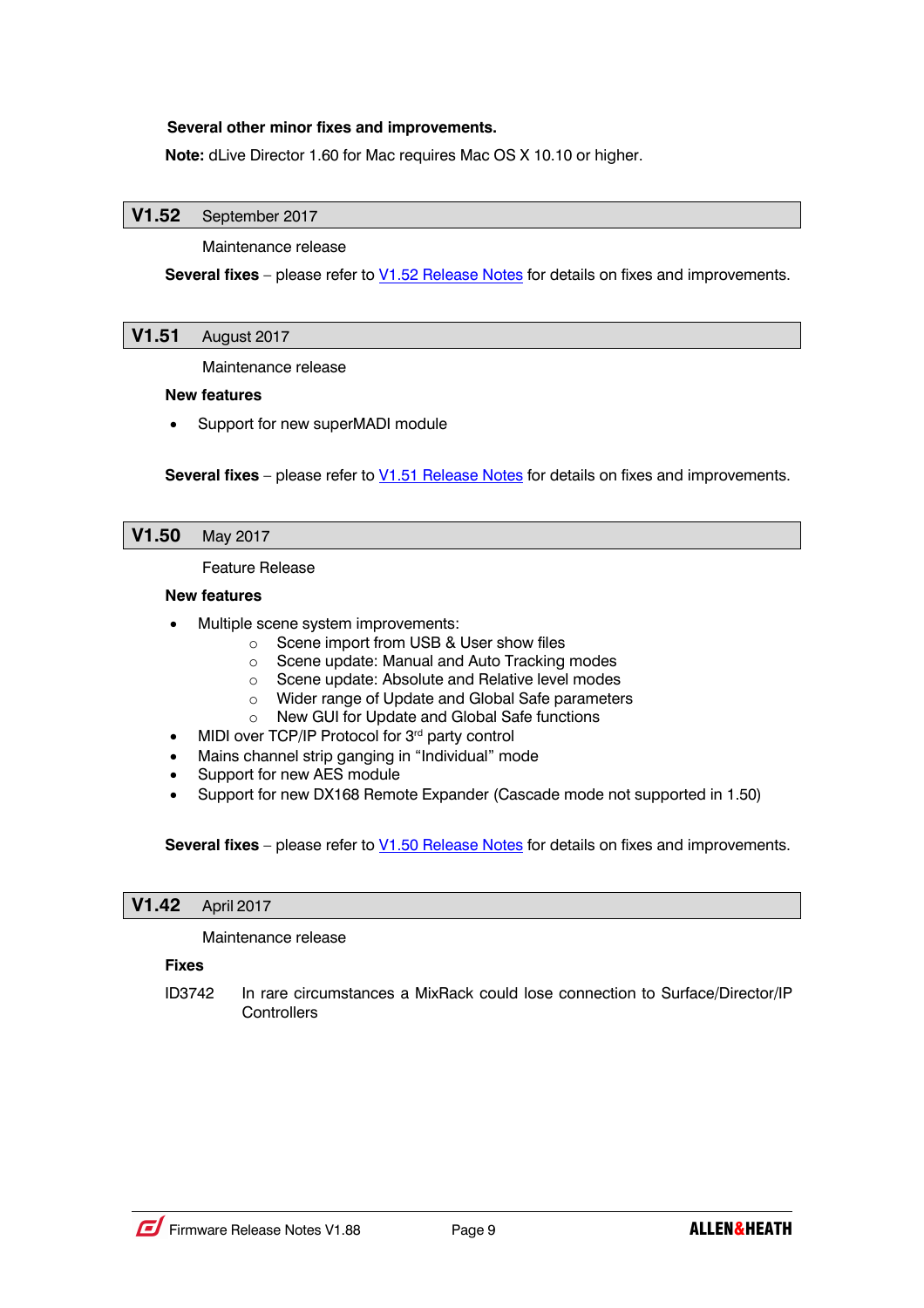#### Maintenance release

#### **Improvements**

- Addition of a 3-band mode to the Dyn8 multiband compressor.
- Per band In/Out buttons in the Dyn8 multiband compressor now fully bypass the multiband processing, thus avoiding phase distortion.
- Improvements to system responsiveness and management of network traffic.

**Several fixes** – please refer to **V1.41 Release Notes** for details on fixes, improvements and known issues

#### **V1.40** January 2017

Feature release

#### **New features**

- Virtual Soundcheck mode
- DCA spills
- Dyn8 insert-able dynamic engine
- DEEP Processing Peak Limiter 76
- Multistage ducking
- **Dimension Chorus effect**
- 3<sup>rd</sup> screen view on VGA output
- Support of dLive C Class products and fibreACE audio networking card

**Several other improvements and fixes** – please refer to **V1.40 Release Notes** for details on fixes and improvements.

## **V1.31** September 2016

Maintenance release

**Several fixes** – please refer to V1.31 Release Notes for details on fixes and improvements.

## **V1.30** July 2016

Feature release

#### **New features**

- Support for IP6 and IP8 Remote Controllers
- Support for Waves V3 and gigaACE audio networking cards
- MixRack and Surface Network settings are now available in Director when in online mode

**Several fixes** – please refer to V1.30 Release Notes for details on fixes and improvements.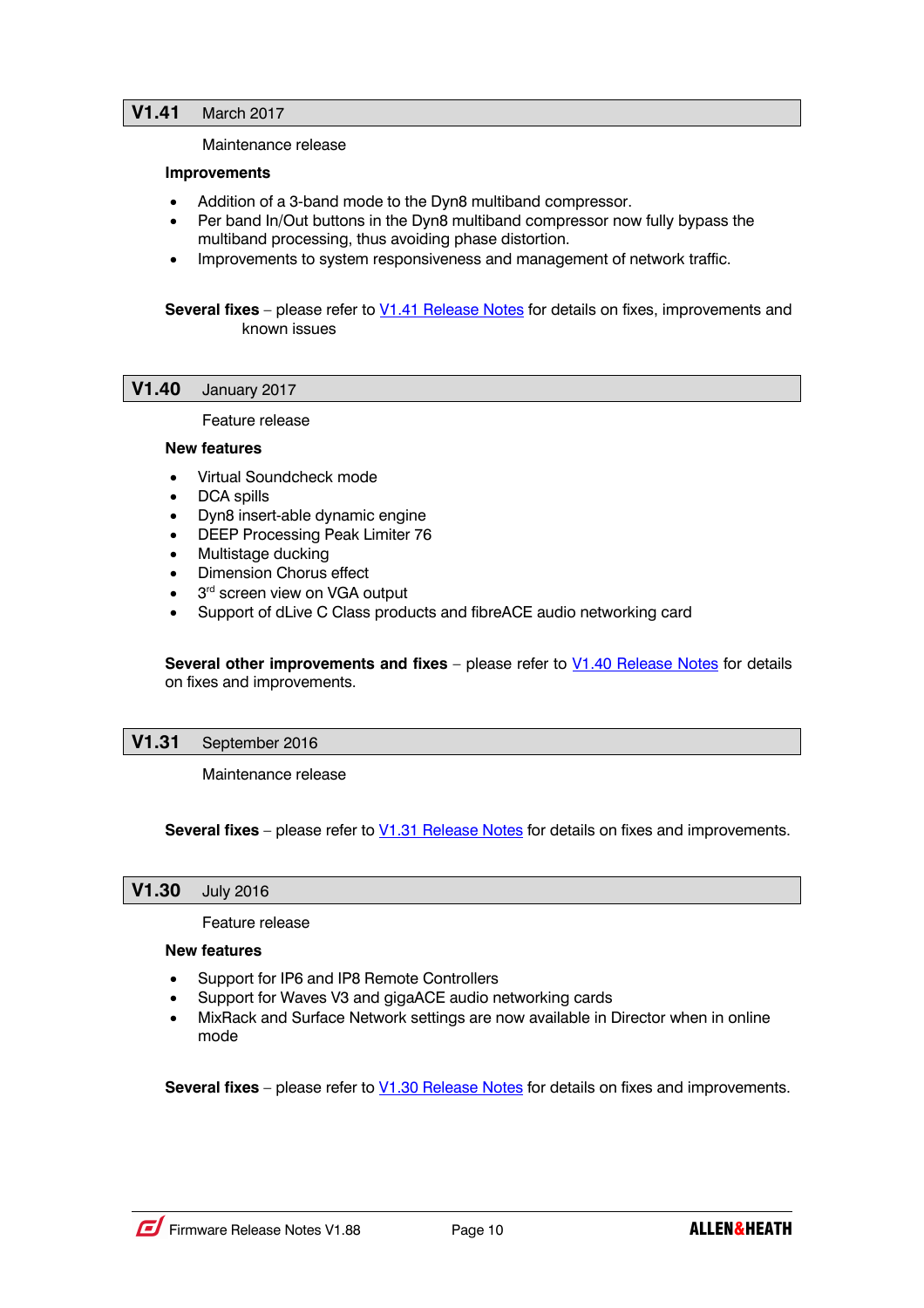## **V1.21** June 2016

Maintenance release

**Several fixes** – please refer to **V1.21 Release Notes** for details on fixes and improvements.

### **V1.20** June 2016

Feature release

#### **New features**

- dLive Director software for Mac and Windows
- Dual-Stage Valve Preamp
- 5.1 Main mode
- 8 Mute Groups
- User defined meter ballistics and Peak Hold
- Multi PAFL Bus

**Several other improvements and fixes** – please refer to V1.20 Release Notes for details on fixes and improvements.

#### **V1.11** March 2016

Maintenance release

**Several fixes** – please refer to **V1.11 Release Notes** for details on fixes and improvements.

## **V1.10** January 2016

Feature release

**New features**

- **DX32 support** Up to 3 DX32 modular I/O expanders can be connected to a dLive system.
- **ME-1 names and stereo links** Channel names and stereo links are now communicated over the Monitor port to connected ME-U and / or ME-1 units.
- I/O Port **card discovery and settings** Cards fitted to the I/O Ports are now listed on the relevant screens and their options displayed.

**Several fixes** – please refer to **V1.10 Release Notes** for details on fixes and improvements.

#### **V1.03** December 2015

Maintenance release

**Several fixes** – please refer to **V1.03 Release Notes** for details on issues fixed.